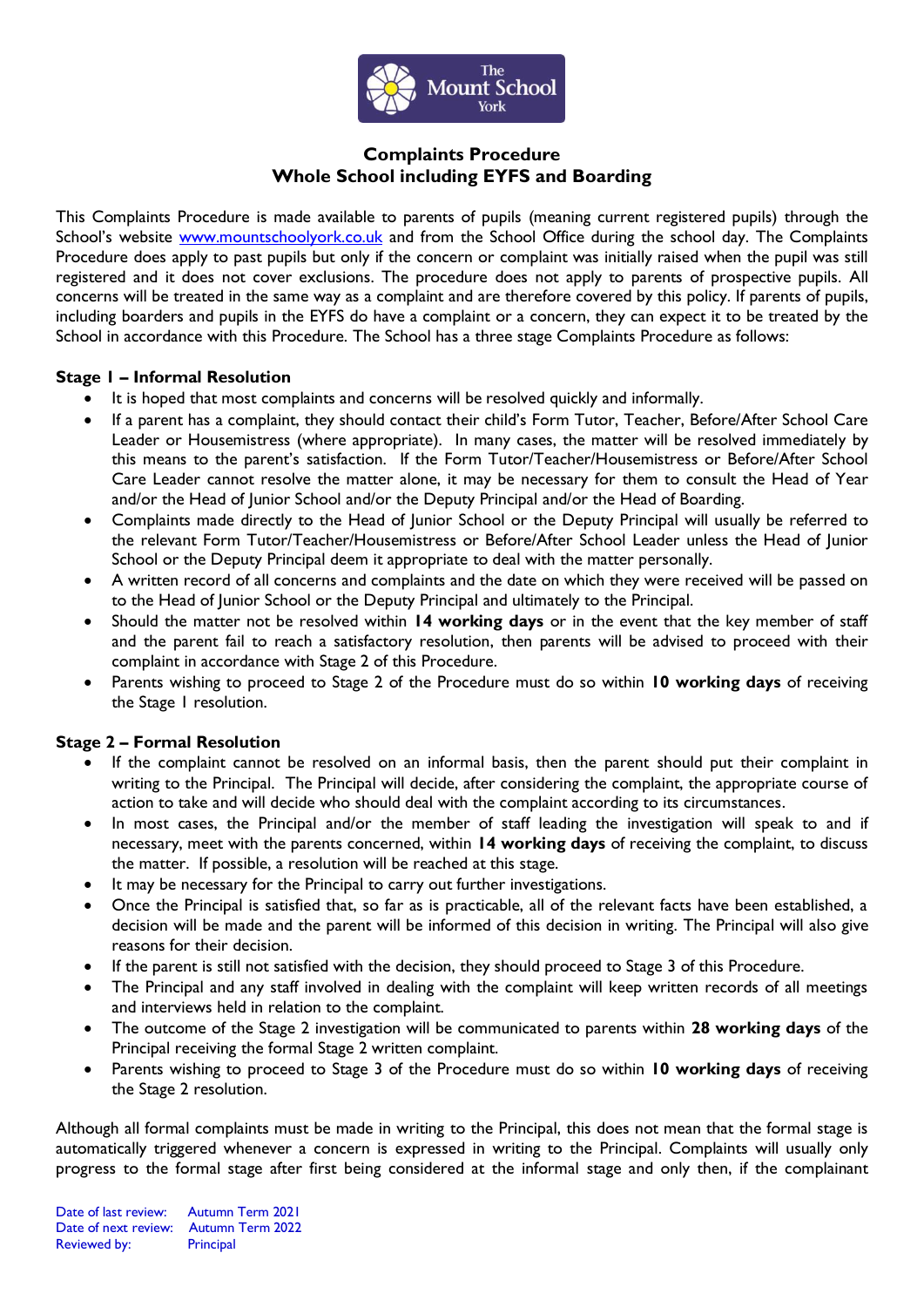intends to escalate a matter to the formal stage. If the Principal is contacted directly by a parent with an initial complaint or concern, they may ask the Deputy Principal or Head of Junior School to deal with the matter in the first instance in line with the informal Stage 1 process.

# **Stage 3 – Panel Hearing**

- If a parent seeks to invoke Stage 3 (following a failure to reach an earlier resolution), they are asked to write formally to the Director of Business Operations, who has been appointed by the School Committee to call hearings of the Complaints Panel. The Director of Business Operations will acknowledge the Stage 3 Panel Hearing request within **5 working days** of receiving the request.
- The matter will then be referred to the Complaints Panel for consideration.
- The Panel will consist of three persons not directly involved in the matters detailed in the complaint, one of whom shall be independent\* of the management and running of the School.
- The Panel will be provided with clear terms of reference and a clear process and timeline to work to.
- The Director of Business Operations, on behalf of the Panel, will then schedule a hearing to take place as soon as practicable and **within 28 working days** of acknowledging the Stage 3 request.
- If the Panel deems it necessary, it may require that further particulars of the complaint or any related matter be supplied in advance of the hearing. Copies of such particulars shall be supplied to all parties normally not later than **10 working days** prior to the hearing.
- A parent may attend the hearing and be accompanied by one other person if they wish. This may be a relative, teacher or friend. Legal representation will not normally be appropriate.
- If possible, the Panel will resolve the parent's complaint without the need for further investigation. Where further investigation is required, the Panel will decide how it should be carried out.
- After due consideration of all facts they consider relevant, the Panel will reach a decision and issue findings on the substance of the complaint and may make recommendations.
- The Panel will write to the parent informing them of its decision and the reasons for it, within **14 working days** of the hearing. The decision of the Panel will be final. A copy of the Panel's findings and recommendations (if any) will be sent by electronic mail or otherwise given to the parent and, where relevant, the person complained about, as well inspection on the School premises by the School Committee.

Whilst we endeavour to resolve any complaint in the timescales indicated above, there may be cases, perhaps for reasons of holiday or illness, when a deviation from the normal timescale is necessary. These cases will be the exception and in such circumstances the School commits to explain the reasons for any such deviation or delay.

**\* Note:** The DfE has given the following guidance on the identity of an independent panel member:

"Our general view is that people who have held a position of responsibility and are used to analysing evidence and putting forward balanced arguments would be suitable. Examples of persons likely to be suitable are serving or retired business people, civil servants, heads or senior members of staff at other schools, people with a legal background and retired members of the Police Force might be considered."

## **Arrangements for Record Keeping and Confidentiality**

A written record of formal complaints is kept by the Principal. The written record of complaints is limited to all those made in writing under the formal Stage 2 part of the Procedure. In relation to these complaints, School will record whether they are then resolved at Stage 2 or proceed to a Stage 3 Panel Hearing. The School will also keep a written record of any action taken by the School as a result of a complaint (regardless of whether they are upheld).

Parents can be assured that all concerns and complaints will be treated seriously and confidentially. Correspondence, statements and records relating to individual complaints will be kept confidential except where the Secretary of State or a body conducting an inspection under section 108 or 109 of the 2008 Act requests access to them.

The number of complaints registered under the formal procedure during the preceding school year is reported to parents annually in the Principal's start of Autumn Term letter. There was one formal complaints during the academic year 2020-2021. (The School defines formal complaints as those matters which are unable to be resolved at the first informal stage of this Complaints Procedure and proceed to the formal Stage 2.)